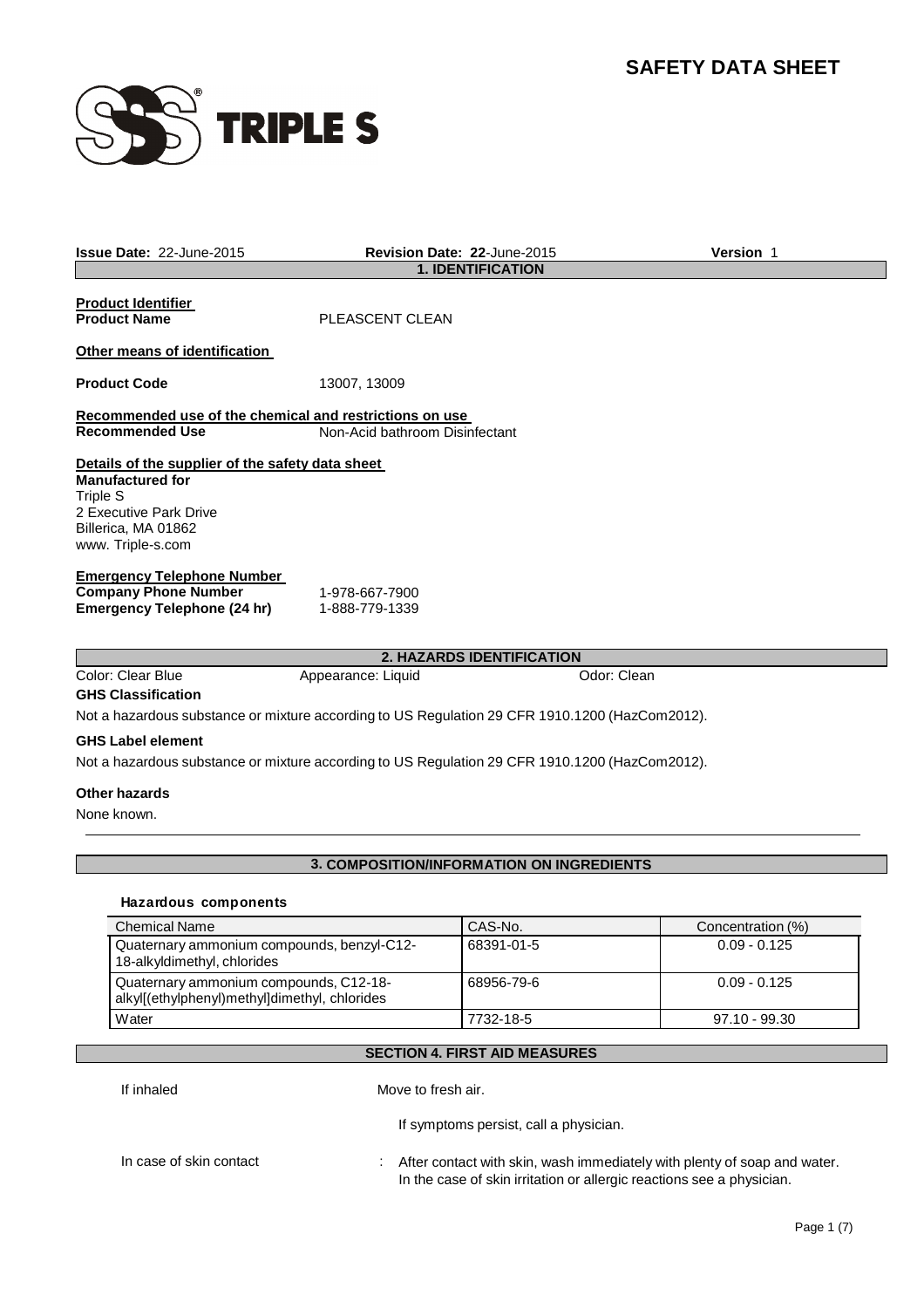

| In case of eye contact                                                      | In the case of contact with eyes, rinse immediately with plenty of water<br>and seek medical advice.                                                                                                                                      |
|-----------------------------------------------------------------------------|-------------------------------------------------------------------------------------------------------------------------------------------------------------------------------------------------------------------------------------------|
| If swallowed                                                                | If accidentally swallowed obtain immediate medical attention.<br>Clean mouth with water and drink afterwards plenty of water. Do not<br>induce vomiting without medical advice.<br>Never give anything by mouth to an unconscious person. |
|                                                                             | <b>SECTION 5. FIRE-FIGHTING MEASURES</b>                                                                                                                                                                                                  |
| Suitable extinguishing media                                                | Dry powder<br>Water spray<br>Foam                                                                                                                                                                                                         |
| Specific hazards during firefighting                                        | Heating or fire can release toxic gas.                                                                                                                                                                                                    |
| Further information                                                         | Use water spray to cool unopened containers.                                                                                                                                                                                              |
| Special protective equipment for<br>firefighters                            | In the event of fire, wear self-contained breathing apparatus.                                                                                                                                                                            |
|                                                                             | <b>SECTION 6. ACCIDENTAL RELEASE MEASURES</b>                                                                                                                                                                                             |
| Personal precautions, protective<br>equipment and emergency proce-<br>dures | Use respirator when performing operations involving potential ex- posure<br>to vapour of the product.                                                                                                                                     |
| Environmental precautions                                                   |                                                                                                                                                                                                                                           |
| General advice                                                              | Prevent product from entering drains.                                                                                                                                                                                                     |
| Methods and materials for con-<br>tainment and cleaning up                  | Sweep up or vacuum up spillage and collect in suitable container for<br>disposal.                                                                                                                                                         |

## **SECTION 7. HANDLING AND STORAGE**

| Advice on safe handling     | Provide sufficient air exchange and/or exhaust in work rooms. |
|-----------------------------|---------------------------------------------------------------|
| Conditions for safe storage | Keep tightly closed.                                          |

## **SECTION 8. EXPOSURE CONTROLS/PERSONALPROTECTION**

## **Components with workplace control parameters**

Contains no substances with occupational exposure limit values.

## **Appropriate engineering controls**

**Personal protective equipment**

- Respiratory protection : In the case of vapour formation use a respirator with an approved filter.
- Hand protection

Material **Material in the U.S. Material Material** Rate of permeability : > 480 min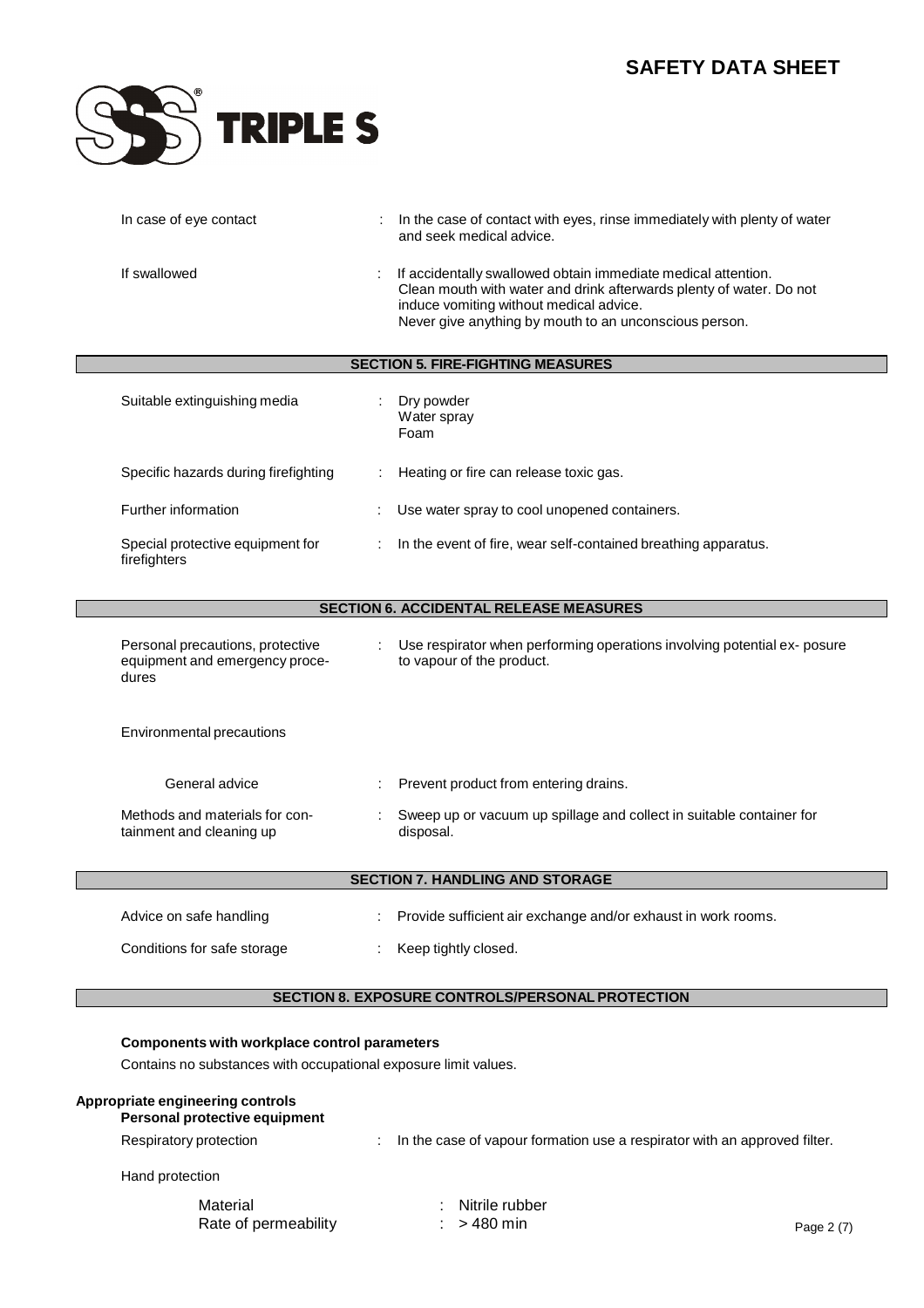

- Eye protection **in the contract of the Cycle System** of Tightly fitting safety goggles
- 
- Skin and body protection : Choose body protection according to the amount and concentration of the dangerous substance at the work place.

No special protective equipment required.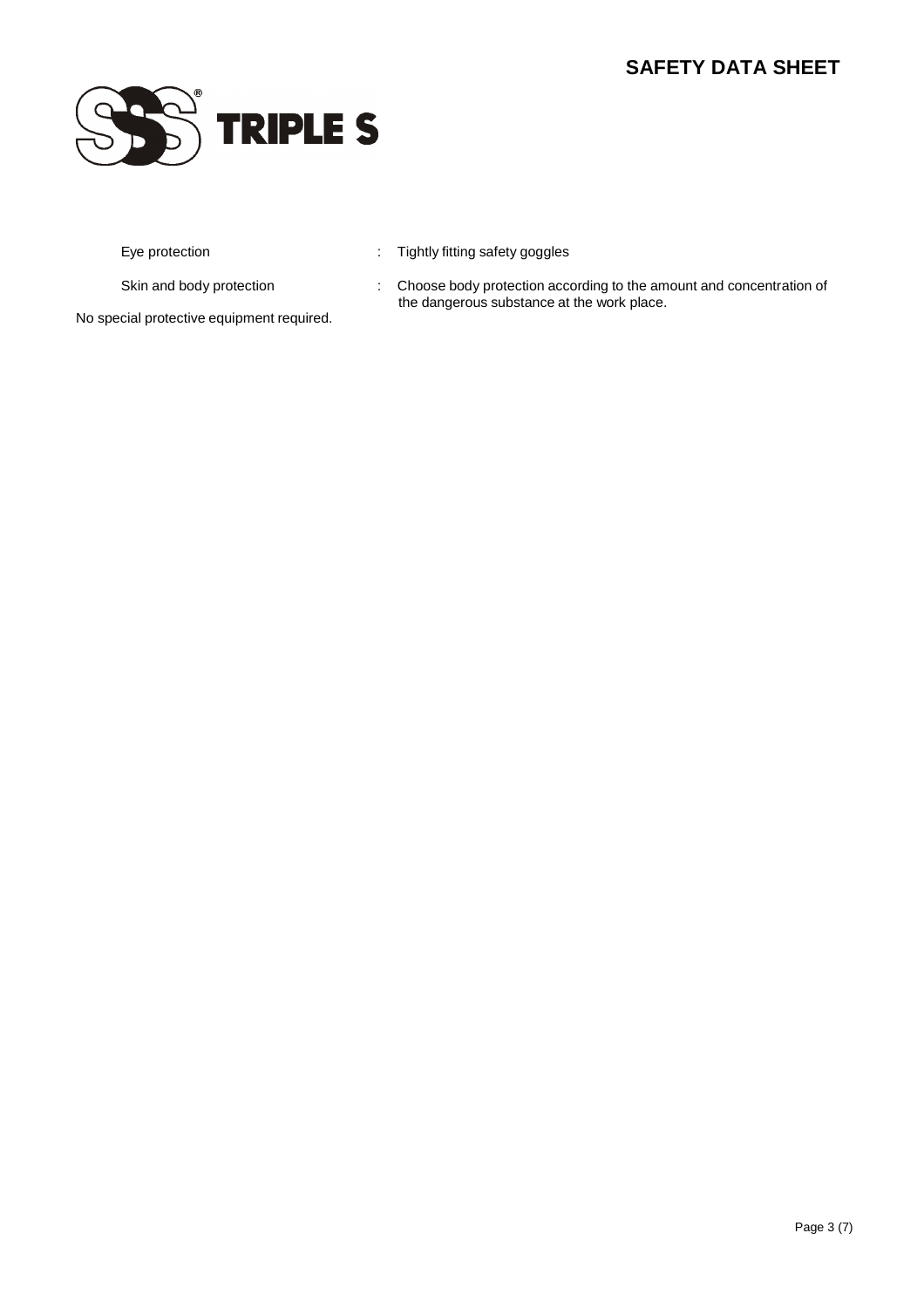

Hygiene measures : Avoid contact with skin, eyes and clothing. Wash hands before breaks and immediately after handling the product.

| <b>SECTION 9. PHYSICAL AND CHEMICAL PROPERTIES</b> |                                            |  |
|----------------------------------------------------|--------------------------------------------|--|
| Appearance                                         | liquid                                     |  |
| Colour                                             | Clear Blue<br>t                            |  |
| Odour                                              | Clean                                      |  |
| Odour Threshold                                    | no data available                          |  |
| pH                                                 | $11 - 12.5$                                |  |
| Melting point/range                                | not determined                             |  |
| Boiling point/boiling range                        | no data available                          |  |
| Flash point                                        | >93.4 °C<br>÷                              |  |
| Evaporation rate                                   | no data available                          |  |
| Upper explosion limit                              | $\ddot{\phantom{a}}$                       |  |
| Lower explosion limit                              | $\ddot{\cdot}$                             |  |
| Vapour pressure                                    | no data available<br>$\ddot{\cdot}$        |  |
| Relative vapour density                            | no data available<br>$\ddot{\phantom{a}}$  |  |
| Relative density                                   | no data available<br>÷                     |  |
| Solubility(ies)<br>Water solubility                | soluble                                    |  |
| Partition coefficient: n-<br>octanol/water         | no data available                          |  |
| Auto-ignition<br>temperature                       | : no data available<br>: no data available |  |
| Decomposition<br>temperature                       |                                            |  |
| Viscosity, dynamic                                 |                                            |  |
| Viscosity, kinematic                               |                                            |  |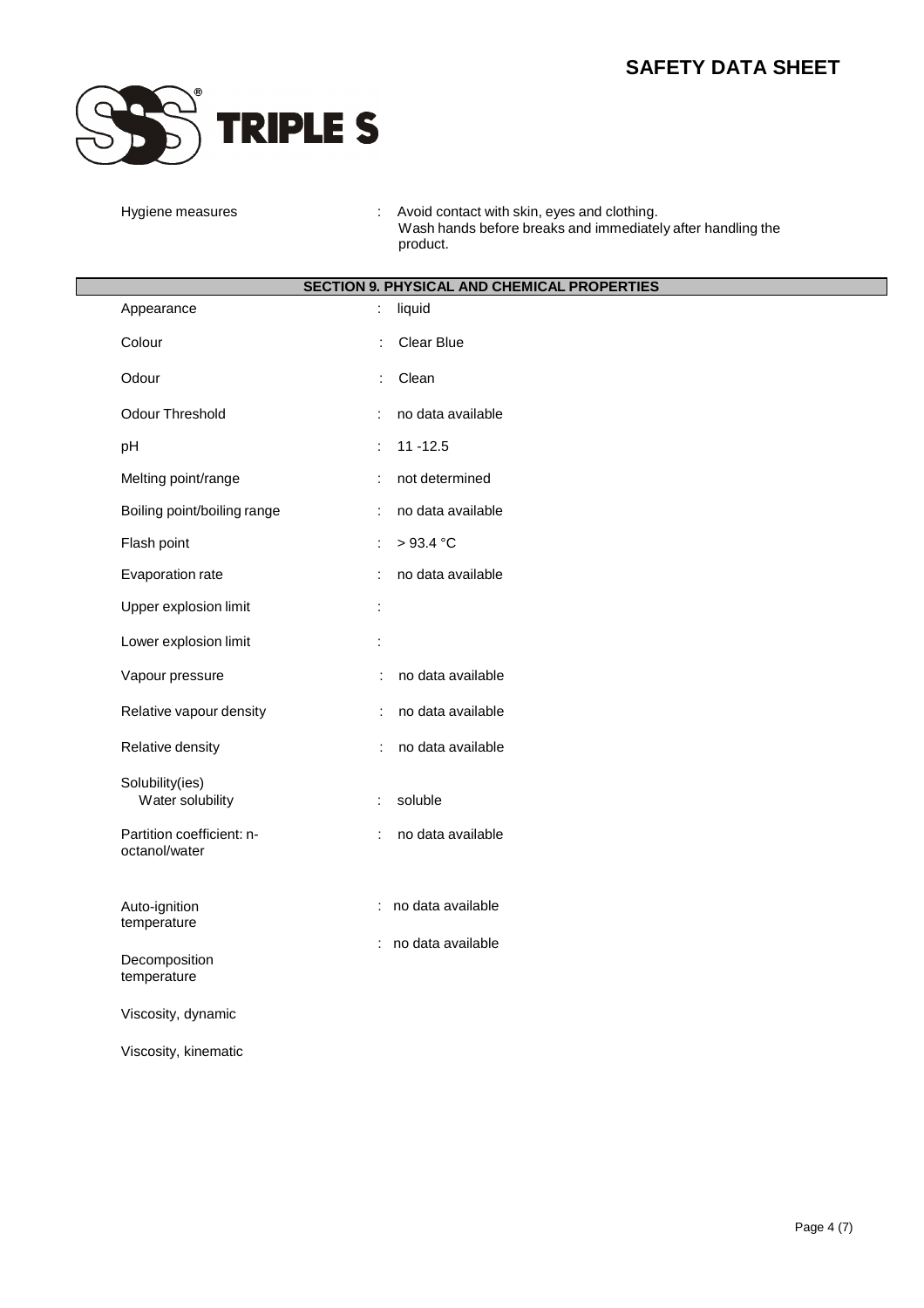

|                                                                             |                                                                                                                              | <b>SECTION 10. STABILITY AND REACTIVITY</b>                                   |  |
|-----------------------------------------------------------------------------|------------------------------------------------------------------------------------------------------------------------------|-------------------------------------------------------------------------------|--|
| Possibility of hazardous reactions                                          | ÷                                                                                                                            | None known, Stable                                                            |  |
| Conditions to avoid                                                         |                                                                                                                              | None known.                                                                   |  |
| Incompatible materials                                                      |                                                                                                                              | Strong oxidizing agents<br>Reducing agents                                    |  |
| Hazardous decomposition products                                            |                                                                                                                              | Thermal decomposition can lead to release of irritating gases and<br>vapours. |  |
|                                                                             |                                                                                                                              |                                                                               |  |
|                                                                             |                                                                                                                              | <b>SECTION 11. TOXICOLOGICAL INFORMATION</b>                                  |  |
| Information on likely routes of exposure:<br>Eyes Skin Inhalation Ingestion |                                                                                                                              |                                                                               |  |
| <b>Further information</b>                                                  |                                                                                                                              |                                                                               |  |
|                                                                             | Remarks: No data is available on the product itself.<br>Information given is based on data obtained from similar substances. |                                                                               |  |

## **SECTION 12. ECOLOGICAL INFORMATION**

|                                                       | <b>SECTION 12. ECOLOGICAL INFORMATION</b>        |  |
|-------------------------------------------------------|--------------------------------------------------|--|
|                                                       |                                                  |  |
| <b>Ecotoxicity</b><br>no data available               |                                                  |  |
|                                                       |                                                  |  |
| Persistence and degradability                         |                                                  |  |
| no data available                                     |                                                  |  |
|                                                       |                                                  |  |
| <b>Bioaccumulative potential</b><br>no data available |                                                  |  |
| <b>Mobility in soil</b>                               |                                                  |  |
| nodata available                                      |                                                  |  |
|                                                       |                                                  |  |
| Other adverse effects                                 |                                                  |  |
|                                                       |                                                  |  |
| Additional ecological information                     | : No data is available on the product itself.    |  |
|                                                       |                                                  |  |
|                                                       | <b>SECTION 13. DISPOSAL CONSIDERATIONS</b>       |  |
|                                                       |                                                  |  |
| <b>Disposal methods</b>                               |                                                  |  |
| Waste from residues                                   | Dispose of in accordance with local regulations. |  |
|                                                       |                                                  |  |
| Contaminated packaging                                | Dispose of as unused product.                    |  |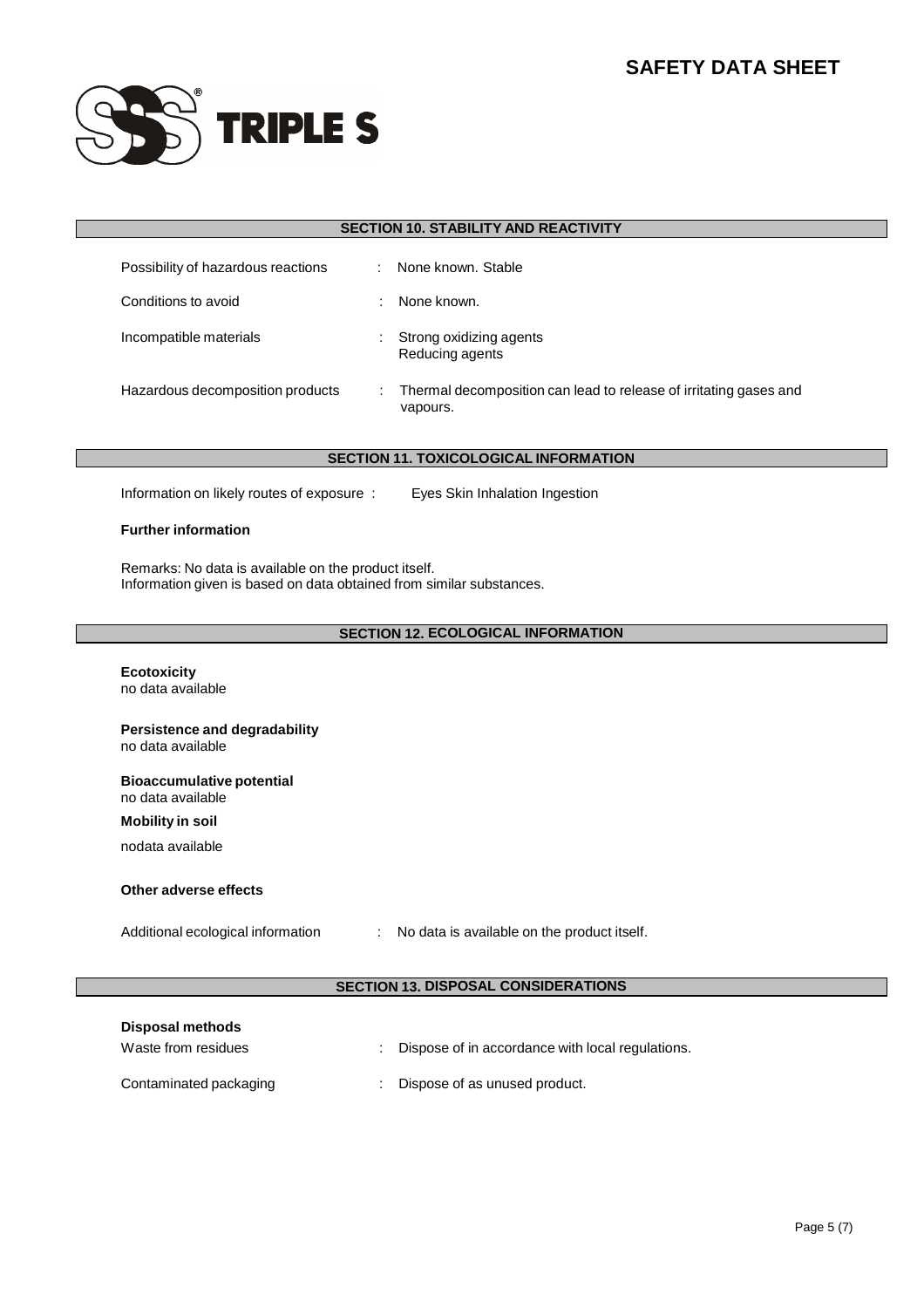

## **SECTION 14. TRANSPORT INFORMATION**

| <b>IATA</b> |                                                                                                                                   | Not dangerous goods                                                                                   |
|-------------|-----------------------------------------------------------------------------------------------------------------------------------|-------------------------------------------------------------------------------------------------------|
|             | <b>UN number</b><br>Proper shipping name<br><b>Transport hazard class</b><br>Packing group<br><b>Environmental hazards</b>        | Not applicable<br>: Not applicable<br>: Not applicable<br>: Not applicable<br>no                      |
| <b>IMDG</b> |                                                                                                                                   | Not dangerous goods                                                                                   |
|             | <b>UN number</b><br>Proper shipping name<br><b>Transport hazard class</b><br><b>Packing group</b><br><b>Environmental hazards</b> | Not applicable<br>÷<br>Not applicable<br>: Not applicable<br>: Not applicable<br>Marine pollutant: no |
| <b>ADR</b>  |                                                                                                                                   | Not dangerous goods                                                                                   |
|             | UN number<br>Proper shipping name<br><b>Transport hazard class</b><br><b>Packing group</b><br><b>Environmental hazards</b>        | : Not applicable<br>: Not applicable<br>: Not applicable<br>: Not applicable<br>: no                  |
| <b>RID</b>  |                                                                                                                                   | Not dangerous goods                                                                                   |
|             | <b>UN number</b><br>Proper shipping name<br><b>Transport hazard class</b><br>Packing group<br><b>Environmental hazards</b>        | : Not applicable<br>: Not applicable<br>: Not applicable<br>Not applicable<br>no                      |
| <b>DOT</b>  |                                                                                                                                   | Not dangerous goods                                                                                   |
|             | <b>UN number</b><br>Proper shipping name<br><b>Transport hazard class</b><br><b>Packing group</b><br><b>Environmental hazards</b> | : Not applicable<br>Not applicable<br>Not applicable<br>Not applicable<br>no<br>Not dangerous goods   |
| TDG         |                                                                                                                                   |                                                                                                       |
|             | <b>UN number</b><br>Proper shipping name<br><b>Transport hazard class</b><br><b>Packing group</b><br><b>Environmental hazards</b> | Not applicable<br>Not applicable<br>: Not applicable<br>Not applicable<br>no                          |
|             | <b>Special precautions for user</b>                                                                                               | none                                                                                                  |